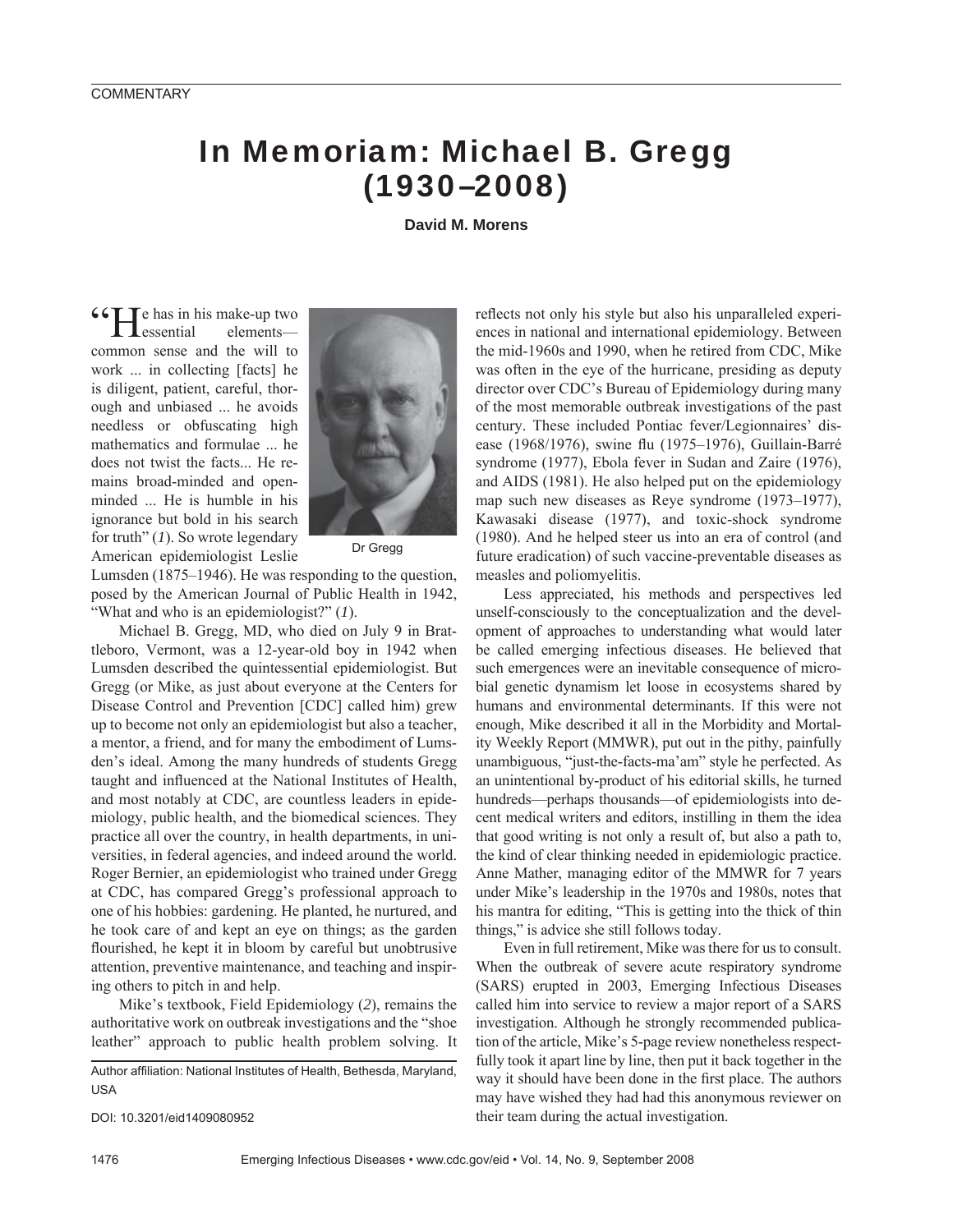At CDC Mike avoided the limelight but devoted tremendous energy to supporting others, especially young epidemiology trainees (Epidemic Intelligence Service, or EIS, officers). When I first met him in 1975, he wore three tall hats: MMWR editor, Viral Diseases Division director, and deputy director of the Bureau of Epidemiology (this was 7 years before the "Center" became the "Centers," a time when the "Bureau of Epi" was still CDC's crown jewel). He was my first boss and already something of a legend. He taught us by making us apprentices in everything he did, including participation in countless "curbside" discussions of epidemics, methods, publications, theories, and epidemic history. The discussions were often conducted on the run, carried on from office to office like a movable feast, spilling into hallways, migrating to the cafeteria, or even the library. It always amazed me that such a quiet man was at the center of so much bustling activity.

Mike was also a historian of sorts, retaining much of the institutional memory of CDC. He had encyclopedic recall of past CDC outbreak investigations, perhaps because he had been involved in supervising many of them, reading and editing the "Epi-2" reports, and then publishing write-ups in the MMWR. The day we learned of an outbreak of respiratory disease among American Legionnaires in Philadelphia, Mike was having lunch in the CDC cafeteria with 3 young EIS officers (me among them), each of us less than a month on the job. Everyone was excited: obviously, something really big was happening. But, as is usually the case, information was dribbling in sporadically, incompletely, and with maddening imprecision. After listening to his young colleagues speculate a bit, Mike calmly reflected on whether this could be "the big one," return of a 1918-like influenza pandemic presaged by the swine flu outbreak earlier that year. He ran through the old and the recent history of influenza and other epidemic respiratory diseases, calling up all sorts of experiences completely new to us, commenting on what we (Pennsylvania health officials and CDC) needed to look for, what facts would be for and against influenza, what we needed to do next, and so on. I was thrilled. On ward rounds only a few weeks beforehand, I was now suddenly in the middle of a national epidemic, having lunch with one of the nation's top epidemiologists, learning about fascinating things I had not imagined last month. "Yes!" I thought, "This epidemiology thing is what I want to do from now on." Many others had similar epiphanies.

Within a day or two of that lunch discussion, accumulating information made it clear that the Philadelphia outbreak could not be influenza. Remembering a mysterious unsolved epidemic 8 years beforehand, and having himself caught that mystery disease in the line of duty, Mike was then perhaps the first to say "This is beginning to look like Pontiac fever." And so it turned out to be.



Figure. Mike Gregg at work on the Morbidity and Mortality Weekly Report. Source: Steve Thacker.

Each July, Mike addressed the incoming class of EIS officers, typically fresh from the wards of Ivy League medical schools, in the only epidemiology course most would ever attend. His first subject would be "how to investigate an epidemic," one of the few medical subjects most of his audience knew absolutely nothing about. Peering up shyly over his glasses, held midway down the bridge of his nose, he would look down at the floor for a minute and then begin so softly that those in the back would have to strain to hear. "First," he would say, "you need to find a good map..." Then, in a slow build-up of pragmatic and mundane steps, he would walk us through an outbreak, taking care to omit none of those boringly essential details that seemed too obvious to mention. His unstated message was clear and powerful. This isn't medical school. Memorizing the Krebs cycle, the cranial nerves, and the entire Washington Manual won't get you through an outbreak investigation. You are now a detective, and you have to go about investigating the scene of the "accident" in "real time," with little opportunity to research or look things up, keeping an open and inquisitive mind, remaining flexible and creative, always rethinking things, backtracking and verifying when necessary, being thorough but also moving quickly to assemble all of the puzzle pieces that seek to become a coherent picture.

"Quick and dirty," one of his favorite terms, was how he described much of what we epidemiologists did, and not in a pejorative sense of the word but with genuine affection for the game of hide-and-seek he never tired of playing. In epidemiologic investigations, there was no time for elegance and perfection. Epidemiology helped real people with real problems. As Michael O'Leary, another of Mike's former epidemiology students, paraphrased him: "It's better to be approximately right today than exactly right tomorrow." Were Mike Gregg standing in Golden Square in 1854, he would have been impressed less by John Snow's brilliant reasoning